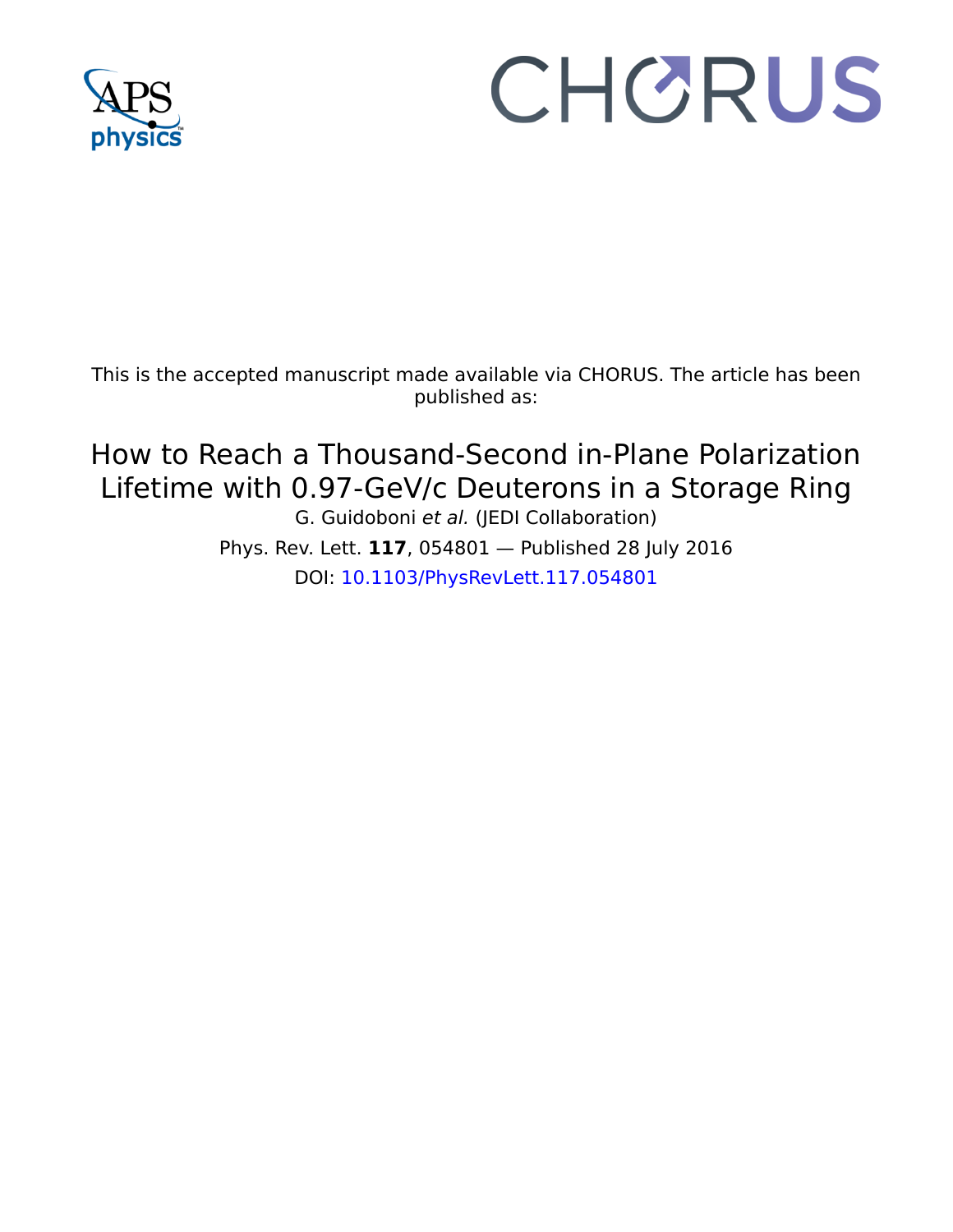## How to reach a thousand-second in-plane polarization lifetime with  $0.97$ -GeV/c deuterons in a storage ring

G. Guidoboni,<sup>1</sup> E. Stephenson,<sup>2</sup> S. Andrianov,<sup>3</sup> W. Augustyniak,<sup>4</sup> Z. Bagdasarian,<sup>5,6</sup> M. Bai,<sup>6,7</sup> M. Baylac,<sup>8</sup>

W. Bernreuther,  $9, 7$  S. Bertelli,  $1$  M. Berz,  $10$  J. Böker,  $6$  C. Böhme,  $6$  J. Bsaisou,  $11, 6$  S. Chekmenev,  $12$  D. Chiladze,  $5, 6$ 

G. Ciullo,<sup>1</sup> M. Contalbrigo,<sup>1</sup> J.-M. de Conto,<sup>8</sup> S. Dymov,<sup>6, 13</sup> R. Engels,<sup>6</sup> F.M. Esser,<sup>14</sup> D. Eversmann,<sup>12</sup>

O. Felden,<sup>6</sup> M. Gaisser,<sup>15</sup> R. Gebel,<sup>6</sup> H. Glückler,<sup>14</sup> F. Goldenbaum,<sup>6</sup> K. Grigoryev,<sup>12</sup> D. Grzonka,<sup>6</sup> T. Hahnraths,<sup>6</sup>

D. Heberling,<sup>16,7</sup> V. Hejny,<sup>6</sup> N. Hempelmann,<sup>12</sup> J. Hetzel,<sup>6</sup> F. Hinder,<sup>12,6</sup> R. Hipple,<sup>10</sup> D. Hölscher,<sup>16</sup> A. Ivanov,<sup>3</sup>

A. Kacharava,<sup>6</sup> V. Kamerdzhiev, <sup>6</sup> B. Kamys,<sup>17</sup> I. Keshelashvili, <sup>6</sup> A. Khoukaz, <sup>18</sup> I. Koop, <sup>19</sup> H.-J. Krause, <sup>20</sup>

S. Krewald,<sup>6</sup> A. Kulikov,<sup>13</sup> A. Lehrach,<sup>6,7</sup> P. Lenisa,<sup>1</sup> N. Lomidze,<sup>5</sup> B. Lorentz,<sup>6</sup> P. Maanen,<sup>12</sup> G. Macharashvili,<sup>5,13</sup>

A. Magiera,<sup>17</sup> R. Maier,<sup>6,7</sup> K. Makino,<sup>10</sup> B. Mariański,<sup>4</sup> D. Mchedlishvili,<sup>5,6</sup> Ulf-G. Meißner,<sup>11,6,7,21,22</sup> S. Mey,<sup>12,6</sup>

W. Morse,<sup>23</sup> F. Müller,<sup>6</sup> A. Nass,<sup>6</sup> G. Natour,<sup>14,7</sup> N. Nikolaev,<sup>24, 25</sup> M. Nioradze,<sup>5</sup> K. Nowakowski,<sup>17</sup> Y. Orlov,<sup>26</sup>

A. Pesce,<sup>1</sup> D. Prasuhn,<sup>6</sup> J. Pretz,<sup>12,7</sup> F. Rathmann,<sup>6</sup> J. Ritman,<sup>6,7</sup> M. Rosenthal,<sup>12,6</sup> Z. Rudy,<sup>17</sup> A. Saleev,<sup>27</sup>

T. Sefzick,<sup>6</sup> Y. Semertzidis,<sup>15, 28</sup> Y. Senichev,<sup>6</sup> V. Shmakova,<sup>13</sup> A. Silenko,<sup>29, 30</sup> M. Simon,<sup>6</sup> J. Slim,<sup>16</sup> H. Soltner,<sup>14</sup>

A. Stahl,<sup>12, 7</sup> R. Stassen,<sup>6</sup> M. Statera,<sup>1</sup> H. Stockhorst,<sup>6</sup> H. Straatmann,<sup>14</sup> H. Ströher,<sup>6,7</sup> M. Tabidze,<sup>5</sup> R. Talman,<sup>26</sup>

P. Thörngren Engblom,<sup>31, 1</sup> F. Trinkel,<sup>12, 6</sup> A. Trzciński,<sup>4</sup> Yu. Uzikov,<sup>13</sup> Yu. Valdau,<sup>21, 32</sup> E. Valetov,<sup>10</sup> A. Vassiliev,<sup>32</sup>

C. Weidemann, <sup>6</sup> C. Wilkin, <sup>33</sup> A. Wrońska, <sup>17</sup> P. Wüstner, <sup>14</sup> M. Zakrzewska, <sup>17</sup> P. Zuprański, <sup>4</sup> and D. Zyuzin<sup>6</sup>

(JEDI collaboration)

<sup>1</sup> University of Ferrara and INFN,  $44100$  Ferrara, Italy

2 Indiana University Center for Spacetime Symmetries, Bloomington, Indiana 47405, USA

<sup>3</sup>Faculty of Applied Mathematics and Control Processes,

St. Petersburg State University, 198504 Petersburg, Russia

<sup>4</sup>Department of Nuclear Physics, National Centre for Nuclear Research, 00681 Warsaw, Poland

 $5$ High Energy Physics Institute, Tbilisi State University, 0186 Tbilisi, Georgia

 $^6$ Institut für Kernphysik, Forschungszentrum Jülich, 52425 Jülich, Germany

7 JARA–FAME (Forces and Matter Experiments),

Forschungszentrum Jülich and RWTH Aachen University, 52056 Aachen, Germany

 $8$ LPSC Université Grenoble-Alpes, CNRS/IN2P3, Grenoble, Cedex, France

<sup>9</sup> Institut für Theoretische Teilchenphysik und Kosmologie,

RWTH Aachen University, 52056 Aachen, Germany

 $10$  Department of Physics and Astronomy, Michigan State University, East Lansing, Michigan 48824, USA

 $11$ Institute for Advanced Simulation, Forschungszentrum Jülich, 52425 Jülich, Germany

<sup>12</sup>III. Physikalisches Institut B, RWTH Aachen University, 52056 Aachen, Germany

<sup>13</sup>Laboratory of Nuclear Problems, Joint Institute for Nuclear Research, 141980 Dubna, Russia

 $14$ Zentralinstitut für Engineering, Elektronik und Analytik,

Forschungszentrum Jülich, 52425 Jülich, Germany

 $15$  Center for Axion and Precision Physics Research, Institute for Basic Science,

291 Daehak-ro, Yuseong-gu, Daejeon 305-701, Republic of Korea

 $16$ Institut für Hochfrequenztechnik, RWTH Aachen University, 52056 Aachen, Germany

 $17$ Institute of Physics, Jagiellonian University, 30348 Cracow, Poland

 $18$ Institut für Kernphysik, Universität Münster, 48149 Münster, Germany

<sup>19</sup>Budker Institute of Nuclear Physics, 630090 Novosibirsk, Russia

 $^{20}$ Peter Grünberg Institut, Forschungszentrum Jülich, 52425 Jülich, Germany

 $^{21}$ Helmholtz-Institut für Strahlen- und Kernphysik, Universität Bonn, 53115 Bonn, Germany

 $22$ Bethe Center for Theoretical Physics, Universität Bonn, 53115 Bonn, Germany

 $^{23}$ Brookhaven National Laboratory, Upton, NY 11973 USA

 $^{24}$  L.D. Landau Institute for Theoretical Physics, 142432 Chernogolovka, Russia

<sup>25</sup>Moscow Institute of Physics and Technology, 141700 Dolgoprudny, Russia

 $^{26}$  Cornell University, Ithaca, New York 14850, USA

<sup>27</sup>Samara State Aerospace University, Samara, 443086, Russia

 $^{28}$ Department of Physics, KAIST, Daejeon 305-701, Republic of Korea

<sup>29</sup>Research Institute for Nuclear Problems, Belarusian State University, 220030 Minsk, Belarus

<sup>30</sup>Bogoliubov Laboratory of Theoretical Physics, Joint Institute for Nuclear Research, 141980 Dubna, Russia

 $31$  Department of Physics, KTH Royal Institute of Technology, SE-10691 Stockholm, Sweden

<sup>32</sup>Petersburg Nuclear Physics Institute, 188300 Gatchina, Russia

<sup>33</sup> Physics and Astronomy Department, UCL, London, WC1E 6BT, UK

This letter describes the observation of a deuteron beam polarization lifetime near 1000 s in the horizontal plane of a magnetic storage ring (COSY). This long spin coherence time was maintained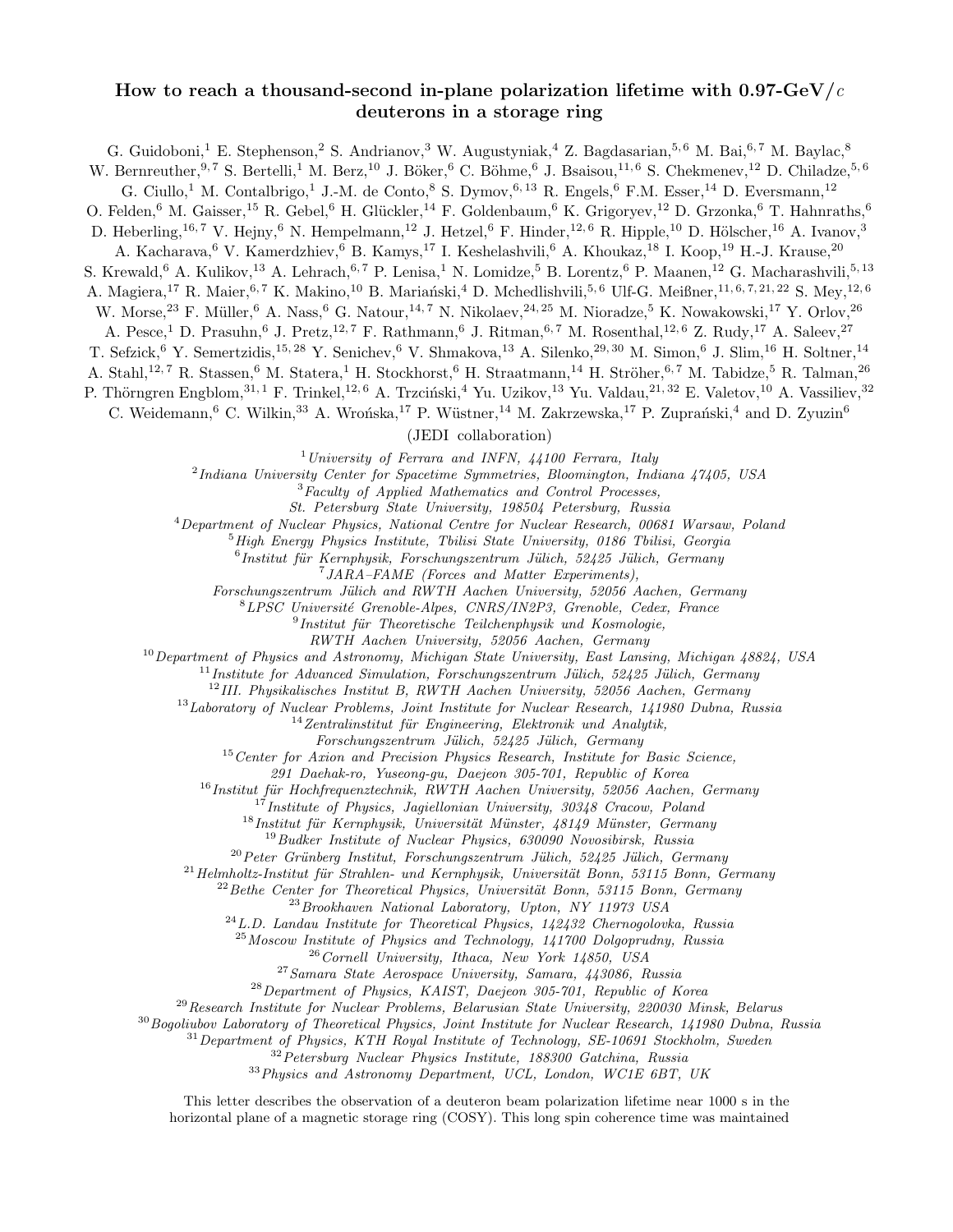through a combination of beam bunching, electron cooling, sextupole field corrections, and the suppression of collective effects through beam current limits. This record lifetime is required for a storage ring search for an intrinsic electric dipole moment on the deuteron at a statistical sensitivity level approaching  $10^{-29}$  e·cm.

PACS numbers: 29.20.db, 29.27.Bd, 29.27.Hj, 29.85.Ca

This letter describes a significant advance in the ability to retain the usually short-lived horizontal (ring plane) part of the spin polarization of a deuteron beam  $(p =$ 0.97 GeV/c) using the COSY [\[1](#page-6-0)] magnetic storage ring. The preservation of this in-plane polarization (IPP) is a requirement for using a storage ring to search for an electric dipole moment (EDM) aligned along the spin axis of a subatomic system [\[2](#page-6-1)[–5\]](#page-6-2). The COSY ring has a size comparable to that needed for such a search, polarized beams, polarimeters, and spin manipulation devices, making it an excellent place for such a demonstration.

In the EDM experiment, this IPP would be initially aligned with the deuteron momentum. The interaction between the EDM and the radial electric field always present in the storage ring particle frame [\[6](#page-6-3)[–8\]](#page-6-4) would cause the polarization to rotate about the radial direction, generating a vertical polarization component. This component would be observed at high sensitivity in a carbon target polarimeter [\[9](#page-6-5)]. The in-plane precession due to the anomalous part of the magnetic moment would be removed by choosing particular combinations of electric and magnetic bending fields for the storage ring. Feedback from the polarization measurements (to the beam revolution frequency) would be needed to keep the polarization direction longitudinal, parallel to the velocity. The requirement to have a long polarization lifetime on the order of 1000 s arises from the statistical sensitivity goal of  $10^{-29}$  e·cm for the storage ring search (see Eq. (11.3) of [\[8\]](#page-6-4)). At this level of precision, the observation of an EDM would demonstrate a hitherto unknown form of CP violation [\[2](#page-6-1)[–4\]](#page-6-6). If only an upper limit is obtained, severe constraints would be provided on theories [\[10](#page-6-7)] of CP-violation that extend the Standard Model.

The goal of the COSY experiment was to demonstrate that a thousand-second IPP lifetime could be obtained in a magnetic storage ring without canceling the anomalous precession, thus using the IPP lifetime as a substitute for the "frozen spin" longitudinal component needed for EDM accumulation. In an ideal ring, the polarization component aligned along the ring's vertical magnetic field axis remains for a very long time and may be considered stable for our purposes. The IPP normally precesses around the vertical at the average rate of  $\nu_S f_{\text{rev}} = G \gamma f_{\text{rev}} \sim 121 \text{ kHz } (G \text{ is the magnetic anomaly},$  $\gamma$  is the relativistic factor, and  $f_{\text{rev}} = 750.603 \text{ kHz}$  is the beam revolution frequency). The IPP is subject to rapid depolarization (over tens of ms) due to small momentum variations (and hence  $\gamma$  variations) among the beam particles. This effect remains even if the anomalous rotation

is cancelled. Standard tools for retaining the longitudinal polarization, such as the Siberian snake [\[11\]](#page-6-8), are incompatible with EDM signal accumulation.

The recent implementation [\[12\]](#page-6-9) of an event timemarking system at COSY has made it possible to unfold the in-plane precession and continuously measure the magnitude of the IPP. Considerable improvement in the IPP lifetime is obtained by bunching the beam with an rf cavity, ensuring isochronicity on average among the beam particles. Additionally, electron cooling [\[13\]](#page-6-10) acts to reduce momentum spread, leading to polarization lifetimes of several seconds. Using the event time-marking system we can systematically adjust the sextupole fields and other properties in the ring with the aim of canceling second-order contributions to decoherence. The most important of these arises from small, transverse oscillations about the nominal orbit. In a bunched beam, such oscillations increase the path length around the ring, thereby increasing  $\gamma$ . Sextupole fields open the possibility to move the orbit for such oscillating particles to smaller radii in the storage ring arcs, thus compensating the path length increase. Previous work with electron rings [\[14\]](#page-6-11) has found increased polarization lifetimes associated with small or zero chromaticities, a property also dependent on the sextupole fields. The chromaticities,  $\xi_x$ and  $\xi_y$ , are the derivatives of the betatron tunes,  $Q_x$  and  $Q_y$ , with respect to a change in the momentum,  $\Delta p/p$ , where the tunes are the number of oscillations the beam particles make in the transverse  $x$  and  $y$  directions in a single turn of the beam around the ring. In the electron ring experiments, an extension of a comparison of electron and positron magnetic moments [\[15](#page-6-12), [16](#page-6-13)], adjustment of the sextupole fields yielded an IPP lifetime of about 0.8 s. It has been argued that the simultaneous appearance of zero chromaticity and long IPP lifetime should occur in general [\[17](#page-6-14)]. Shoji has explained the connection between increased pathlength and chromaticity [\[18\]](#page-6-15). At  $Q_x \sim Q_y \sim 3.6$ , the nearest spin resonances are too far away to matter [\[19\]](#page-6-16). Thus the zero chromaticity setting represents a starting point in the search for an optimal correction field. Lastly, it has been observed over the course of several experiments that operating with 10<sup>9</sup> deuterons/fill or less reduces beam instabilities (collective oscillations, beam blow-up) and problems with spurious polarization histories in the COSY ring.

Details of the experimental setup have been reported in Refs. [\[12,](#page-6-9) [20,](#page-6-17) [21\]](#page-6-18). The experiment made use of the EDDA scintillation detectors [\[22–](#page-6-19)[24\]](#page-6-20) as a polarimeter. The target was a 17-mm thick carbon block located 3 mm above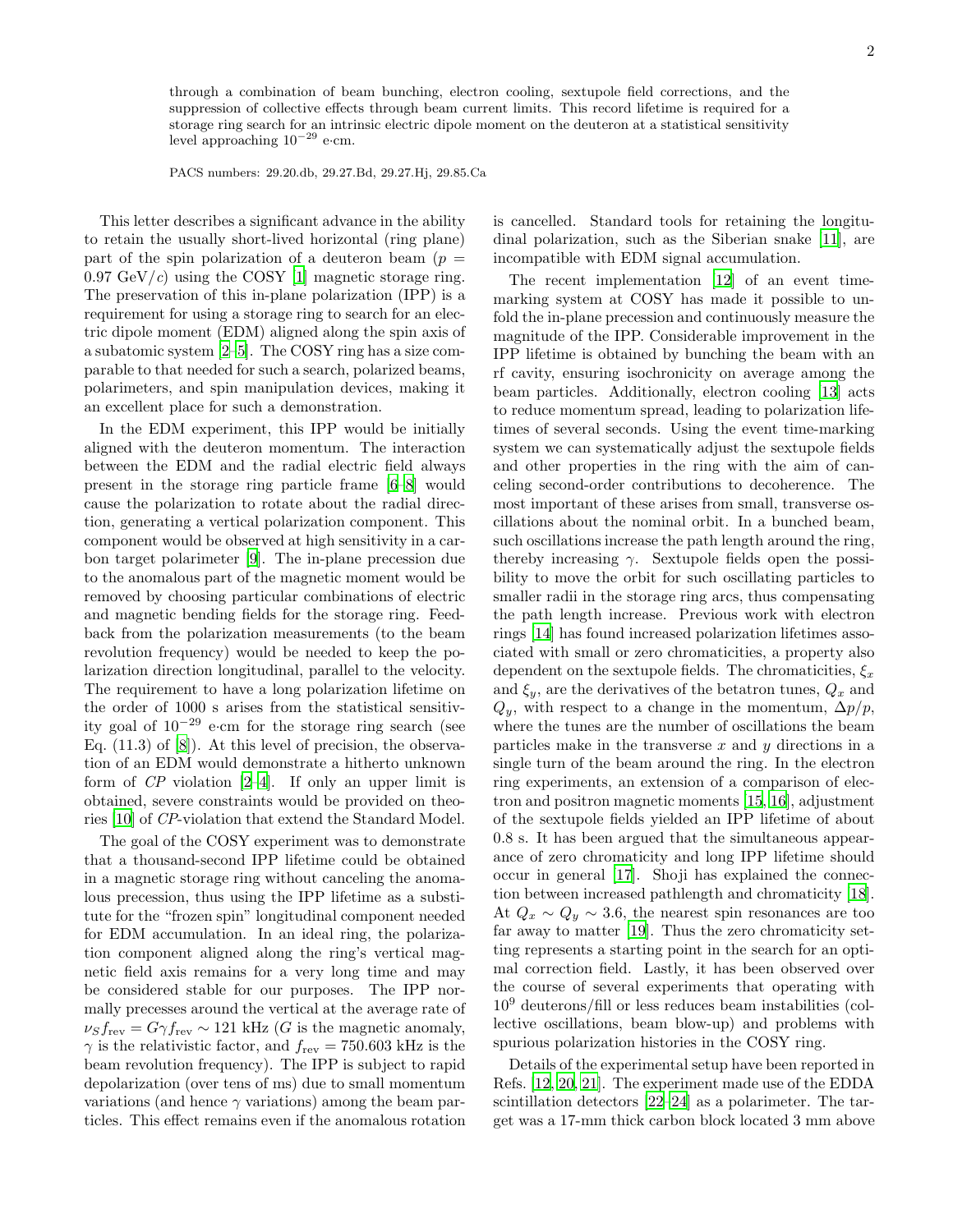the beam centerline; vertical heating using electric field white noise brought beam particles to the target. The polarized beam, injected into COSY with the polarization axis vertical, had its axis rotated into the horizontal plane by the action of an rf-solenoid that operated on the  $(1 - G\gamma) f_{\text{rev}}$  spin resonance until the vertical polarization component vanished. Polarimeter events were tagged with a clock time that made it possible to assign an integer turn number from the beginning of the beam store. Multiplication of this number by  $\nu_s$ , whose value was optimized in the analysis, yielded the total rotation angle of the IPP in revolutions. The fractional part of this angle gave the phase, which indicated the direction of the IPP in the ring plane. Once binned according to phase, the size of the IPP was obtained as the magnitude of a sine wave fit to the down-up counting rate asymmetries as a function of the phase angle. To record an IPP history, results were obtained for a series of short time intervals (typically 1 to 3 s) within the main beam storage time. Examples of these measurements are shown in Fig. [1](#page-3-0) for two different values of the MXS and MXG sextupole strengths (both varied together). Three sextupole families, MXS, MXL, and MXG, are located in the COSY arcs at locations of large  $\beta_x$ ,  $\beta_y$ , and dispersion  $(D)$  respectively.  $\beta_x$  and  $\beta_y$  are the Courant-Snyder parameters that describe the outer envelope of the beam;  $D$  is the correlation between the momentum deviation and the horizontal displacement of the particle track (see Chap. 2 of [\[25\]](#page-6-21)). Measurements were made with two opposite polarization states injected on separate beam stores. This made possible systematic error checks associated with the vertical polarization component. Once rotated into the horizontal plane, both states yield an IPP with a positive magnitude. These were separately normalized to unity, then the data for the two states were averaged to produce the results shown in Fig. 1.

On the basis of an initial search within each time bin, a value of  $\nu_S$  was found that gave the largest IPP. Then the average  $\nu_s$  was obtained for each machine cycle. With this fixed, the unfolding analysis was repeated. This second sine wave fitting process determined for each time bin a phase for the down-up polarimeter asymmetries representing the polarization direction in the horizontal plane (see Fig. 2 of [\[26](#page-6-22)]). The phases were observed to vary smoothly with time (see Fig. 3a of [\[26](#page-6-22)]) and could be reproduced with a quadratic polynomial. Constraining both  $\nu_S$  and the phase allowed the IPP to be determined without the positive bias present in a random distribution of asymmetries, as described in Ref. [\[12\]](#page-6-9).

The time curves in Fig. [1](#page-3-0) follow a shape that represents the polarization loss for a beam with equal horizontal and vertical emittance profiles after electron cooling. The calculated depolarization curves were based on a set of betatron amplitudes whose distribution was unfolded from measured beam profiles. The normalizations and the time scales for the curves in Fig. [1](#page-3-0) were adjusted



<span id="page-3-0"></span>FIG. 1. Measurements of the IPP as a function of time after the polarization was rotated into the horizontal plane. The scale is set so that the normalized polarization is unity at  $t = 0$  s. The measurements were made with two beam polarization states, separately normalized and then averaged. The two panels represent two different sextupole magnet settings, resulting in polarization lifetimes, defined as the time for the normalized IPP to reach 0.606, of  $64.7 \pm 5.4$  s and  $18.6 \pm 2.6$  s in panels (a) and (b) respectively.

to best reproduce the measurements. The IPP lifetime quoted is the time for the normalized polarization to fall to 0.606. In addition to the statistical error of the fitting process, the errors in the IPP lifetime include systematic contributions from errors in determining the initial polarization magnitude, the start time for the depolarization, and the construction of the polarization template curve shape.

In separate measurements, the chromaticities for a range of sextupole settings were obtained with a coasting beam by observing the shift of the  $x$  and  $y$  betatron tunes,  $Q_x$  and  $Q_y$ , taken from a frequency analysis of signals from beam pickups as the beam momentum was varied by changing the energy of the cooling electron beam. For an  $B_{\text{MXL}}$  setting of  $-0.29 \text{ m}^{-3}$ , both chromaticities were found to be zero close to the line  $B_{\text{MXS}} = 6.0 \text{ m}^{-3}$  $-3.1 \cdot B_{\text{MXG}}$  connecting the magnet fields for these two sextupole families. The sextupole strength is given as the ratio of the second derivative of the vertical magnetic field with respect to the radial direction at  $y = 0$  (in T/m<sup>2</sup>) and the magnetic rigidity (in T·m). To emphasize variations in the polarization lifetime, the  $B_{\text{MXS}}$  and  $B_{\text{MXG}}$ magnet values were varied along a line perpendicular to this one. The data of Fig. [1](#page-3-0) are representative of two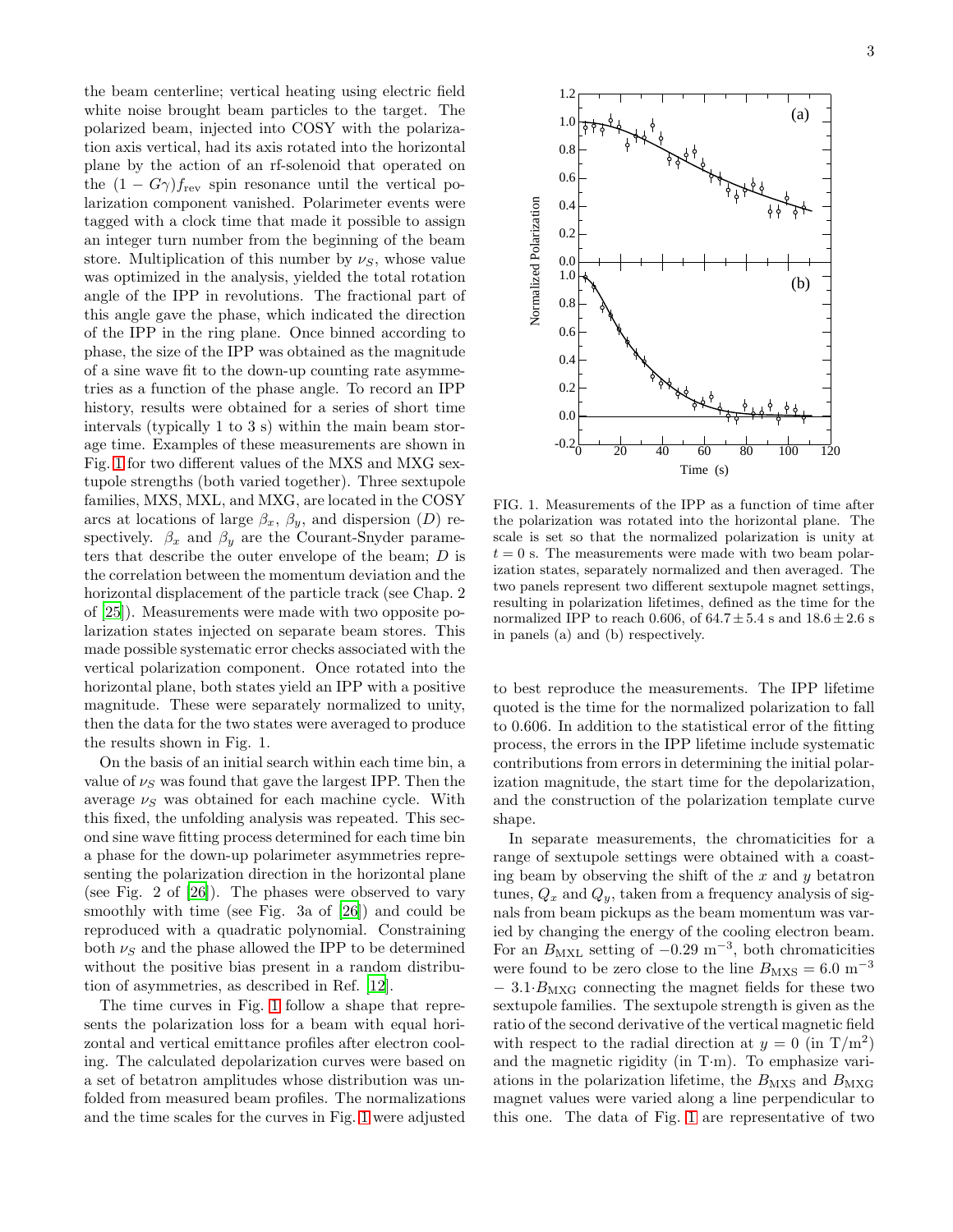

<span id="page-4-1"></span>FIG. 2. (a) Values of the horizontal polarization lifetime as a function of the field in the MXG sextupole family (with MXS also varied). (b) The reciprocal of the lifetime values and their reproduction by Eq. [\(1\)](#page-4-0). To make the linear result more obvious, all data points and the linear fit values at magnetic fields less than the zero chromaticity points  $({\sim 1.3 \text{ m}^{-3}})$  have been reversed in sign and replotted in gray. The lifetime curve in (a) is the reciprocal of the linear fit.

settings in this scan.

1

The top panel in Fig. [2](#page-4-1) shows the lifetimes for 8 choices of sextupole strengths on either side of the zero chromaticity point (shown by the vertical solid  $(x)$ ) and dashed  $(y)$  lines in the lower panel with hash bands indicating the respective errors). The variation in lifetime is large, with a clear preference for the longest values near  $B_{\text{MXG}} = 1.3 \text{ m}^{-3}.$ 

A preliminary investigation of the effects of the sextupole magnet families on the spread of  $\nu_s$  values using the tracking program COSY INFINITY [\[27\]](#page-6-23) showed a linear dependence of the reciprocal of the IPP lifetime on sextupole magnet currents, leading to the form

<span id="page-4-0"></span>
$$
\frac{1}{\tau} = |A + a_S S + a_L L + a_G G | \theta_x^2 + |B + b_S S + b_L L + b_G G | \theta_y^2,
$$
\n(1)

where  $\theta_x^2$  and  $\theta_y^2$  are the contributions of horizontal and vertical emittance, denoted by the square of the angle between the particle path and the reference orbit.  $\tau$  is the IPP lifetime.  $S, L$ , and  $G$  are the sextupole magnet currents, with  $A$  and  $B$  representing the contributions to decoherence with no sextupole corrections. The  $a_i$ and  $b_i$  are coefficients for the sextupole currents deter-

mined by the emittance and dispersion at the location of the sextupole magnets. The  $B$  term also includes contributions from the so-called pitch effect [\[28](#page-6-24)] since these also depend on  $\theta_y^2$ . A linear function serves to describe the measurements in the lower panel of Fig. [2.](#page-4-1) To illustrate that this is indeed the case, the measurements at  $B_{\text{MXG}} < 1.295 \text{ m}^{-3}$  were reversed in sign and shown as the gray points along with an extension of the straight line. The zero crossing point of the fit is close to the zero chromaticity point, fulfilling the expectation that long IPP lifetime and zero chromaticity occur together with the same sextupole magnet fields. The linear function in Fig. [2](#page-4-1) arises if one of the two terms in Eq. [\(1\)](#page-4-0) dominates and only one or a fixed combination of sextupole currents is varied. It is not a complete description of the IPP as a function of sextupole current, but does serve here to locate the sextupole current associated with the longest IPP.

A measured map of the chromaticites,  $\xi_x$  and  $\xi_y$ , showed that they varied linearly with the currents in the sextupole magnets. The slopes of the chromaticity with changing sextupole magnet current generally reproduce from one machine setup to another and agree with lattice models using COSY INFINITY. However, the zero offset, and hence the location of the zero values, varies considerably from one experimental setup to another, depending on the quality of orbit corrections, electron cooler steering, and other similar factors. For the COSY lattice, zero chromaticity for either  $x$  or  $y$  lies in a plane in MXS×MXL×MXG space. The intersection of these  $x$  and  $y$  zero planes is a line that is nearly constant in  $B_{\text{MXL}}$  (= -0.14 m<sup>-3</sup>). Thus, a more thorough investigation is possible by exploring MXS×MXG space at a fixed value of MXL, which is shown in Fig. [3](#page-5-0) along with the lines for zero  $x$  and  $y$  chromaticity (including their error bands).

In four different spots in Fig. [3](#page-5-0) a short scan was made varying either MXS or MXG while holding the other and MXL constant. Polarization lifetime measurements similar to Fig. [1](#page-3-0) were generated with a horizontally heated beam (to enhance sensitivity to sextupole changes) and analyzed as in Fig. [2](#page-4-1) to locate the point of maximum lifetime. Those points are located in Fig. [3](#page-5-0) using open circles (that are larger than the error in the location of the points). A second beam setup was used in which the cooling was completed first and then the coasting beam was bunched, which led to a longitudinally extended beam bunch. The measurements were repeated, yielding the crosses. The larger synchrotron oscillation amplitudes can create a larger  $(\Delta p/p)^2$  spread in the beam that would add another major term to Eq. (1). But this effect seems to be smaller than the first two terms of which the vertical one is enlarged by vertical heating, so the new term does not appear in Eq. (1). As in the lower panel of Fig. [2,](#page-4-1) the maximal values of polarization lifetime are located at places that are consistent with zero  $x$  and  $y$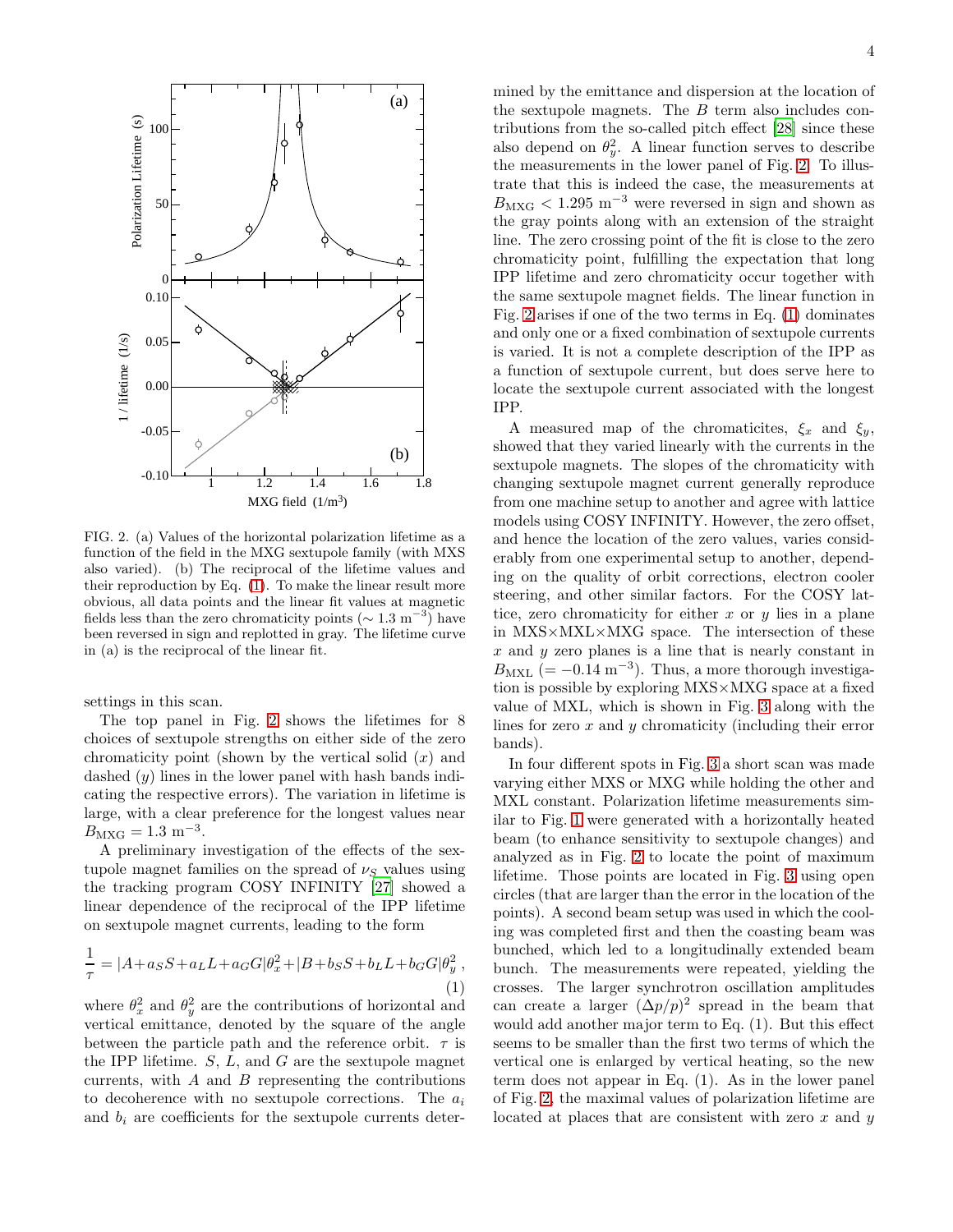

<span id="page-5-0"></span>FIG. 3. This figure represents the  $MXS\times MXG$  plane where  $B_{\text{MXL}} = -0.14 \text{ m}^{-3}$ . The gray bands represent the error about the lines of zero  $x$  and  $y$  chromaticity. Scans of MXS and MXG sextupole family currents found several local points of maximal IPP lifetime. The circles represent a beam setup with horizontal heating; the plus signs represent runs with enhanced longitudinal width. The error bars are smaller than the points.

chromaticity.

The largest values of the polarization lifetime in a more recent machine setup were found where  $B_{\text{MXS}} = 2.6 \text{ m}^{-3}$ and  $B_{\text{MXG}} = 1.2 \text{ m}^{-3}$ . A new machine setup with longer storage times was prepared with a lower beam current (about  $10^9$  deuterons/fill) and less collective motion to make ring operation more stable. Then this point in sextupole space was retested. Fig. [4](#page-5-1) shows a measurement of the lifetime when the precooling of the beam lasted 75 s. To conserve beam, there were only four times when the vertical heating was on and the beam polarization sampled. The data were analyzed using a polynomial to reproduce the phase, as described for the measurements of Fig. [1.](#page-3-0) Each of the four sampling periods was treated separately. Within each period (about 15 s), the IPP measurements rose with time. The average of these points for each period is shown in the figure. The error includes the systematic effects of the uncertainty of the normalization of these data and a factor associated with the rising points in each extraction period. The error on each point is less than the size of the plotting symbol, so the residuals of the fit to the four data points are shown in a separate panel at the bottom of the figure.

An analysis with a template based on the unfolded distribution from beam profiles that was used for Fig. [1](#page-3-0) fell too quickly with time and did not satisfactorily reproduce the time dependence of these data. Instead, a template [\[12\]](#page-6-9) based on a Gaussian emittance distribution



<span id="page-5-1"></span>FIG. 4. Measurements of the normalized polarization. Least squares fits were made to the data acquired after rotation into the horizontal plane during four periods when the beam was extracted onto the polarimeter target. Data points taken with target extraction off are not shown. The residuals of the fit are given in the lower panel. The IPP lifetime is  $782 \pm 117$  s.

gave better agreement. The IPP lifetime is  $782 \pm 117$  s. (The halflife of this template is  $1173 \pm 172$  s. The time for this template to fall to  $1/e$  of its original value is  $2280 \pm 336$  s.)

Our experiments have demonstrated that it is possible to handle first-order (by bunching and electron cooling) and second-order (with sextupole fields) contributions to the polarization decoherence of a horizontally polarized beam in a magnetic storage ring. The improvement is three orders of magnitude in the horizontal polarization lifetime required for an EDM search using such a ring. The longest polarization lifetimes occur at sextupole magnet settings that are close to the places where the  $x$  and  $y$  chromaticites vanish, supporting a simple interpretation of the second-order decoherence in terms of the path lengthening associated with finite emittance. The present demonstration was built upon the earlier commissioning of continuous, high-efficiency polarization measurements coupled with a time-marking system that made the unfolding of the in-plane precession possible. The creation of a beam whose polarization always lies along the beam velocity is expected to be within reach using a suitable ring lattice and polarization measurements in a feedback loop system.

The authors wish to thank other members of the Storage Ring EDM Collaboration [\[29\]](#page-6-25) for their help with this experiment. We also wish to acknowledge the staff of COSY for providing good working conditions and for their support of the technical aspects of this experiment. This work has been financially supported by the Forschungszentrum Jülich via COSY-FFE, the EU Integrated Infrastructure Initiative (FP7- 10 INFRASTRUCTURES-2012-1, Grant Agreement No.